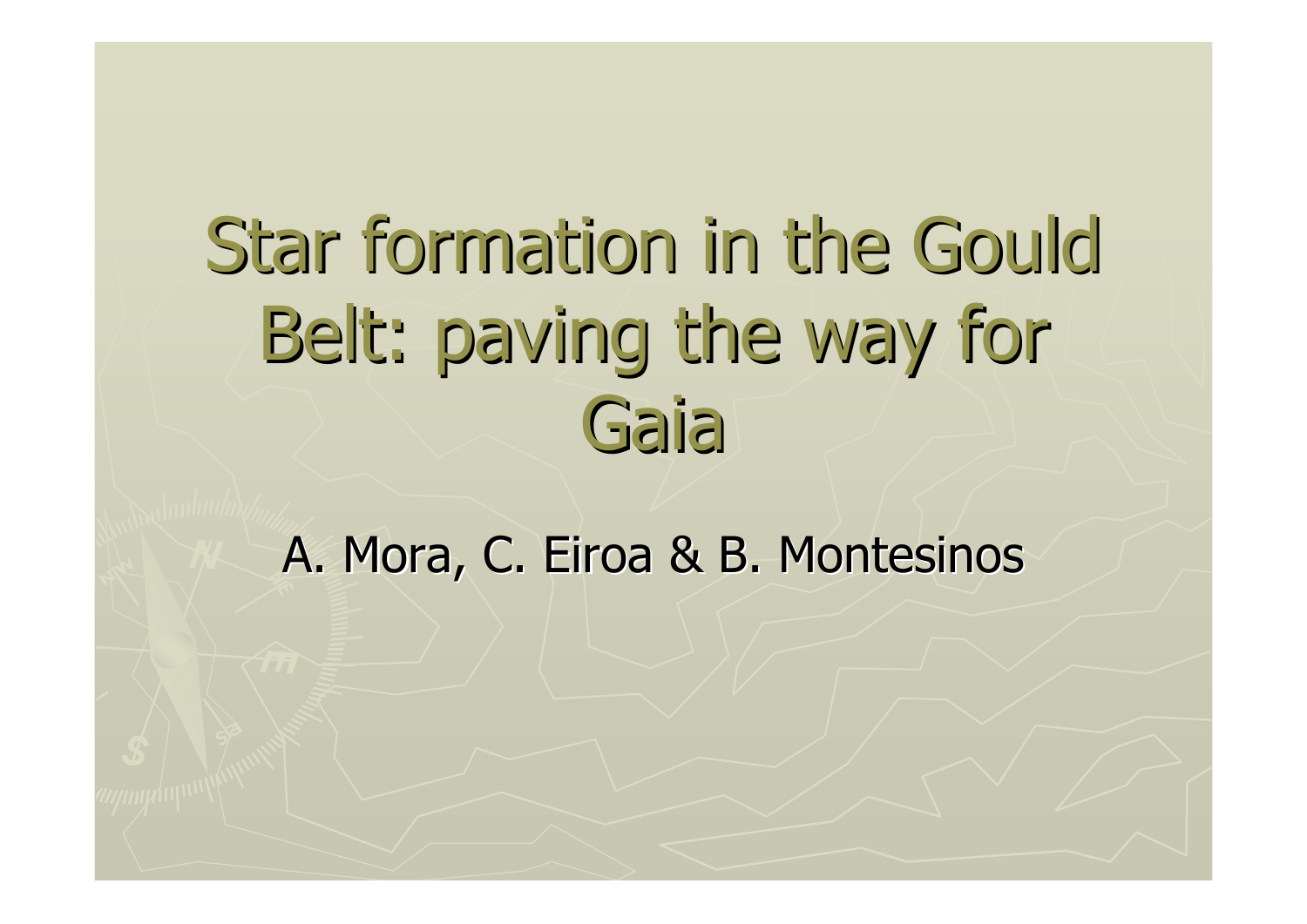# The Gould Belt

 $\blacktriangleright$  Elliptical ring encompassing the brightest stars and most nearby dark clouds ( $\sim$ 700x500 pc)  $\blacktriangleright$  Tilted 20 <sup>o</sup> with respect to the Galactic plane ► Age: between 20 and 60 Myr  $\blacktriangleright$  Total mass ~2x10 5 M<sub>SUN</sub>  $\blacktriangleright$  Origin: still uncertain ► Gaia will trace the Gould Belt structure and dynamics star by star ► Gaia will trace the groups of movement  $\blacktriangleright$  Gaia will determine what objects have been ejected and captured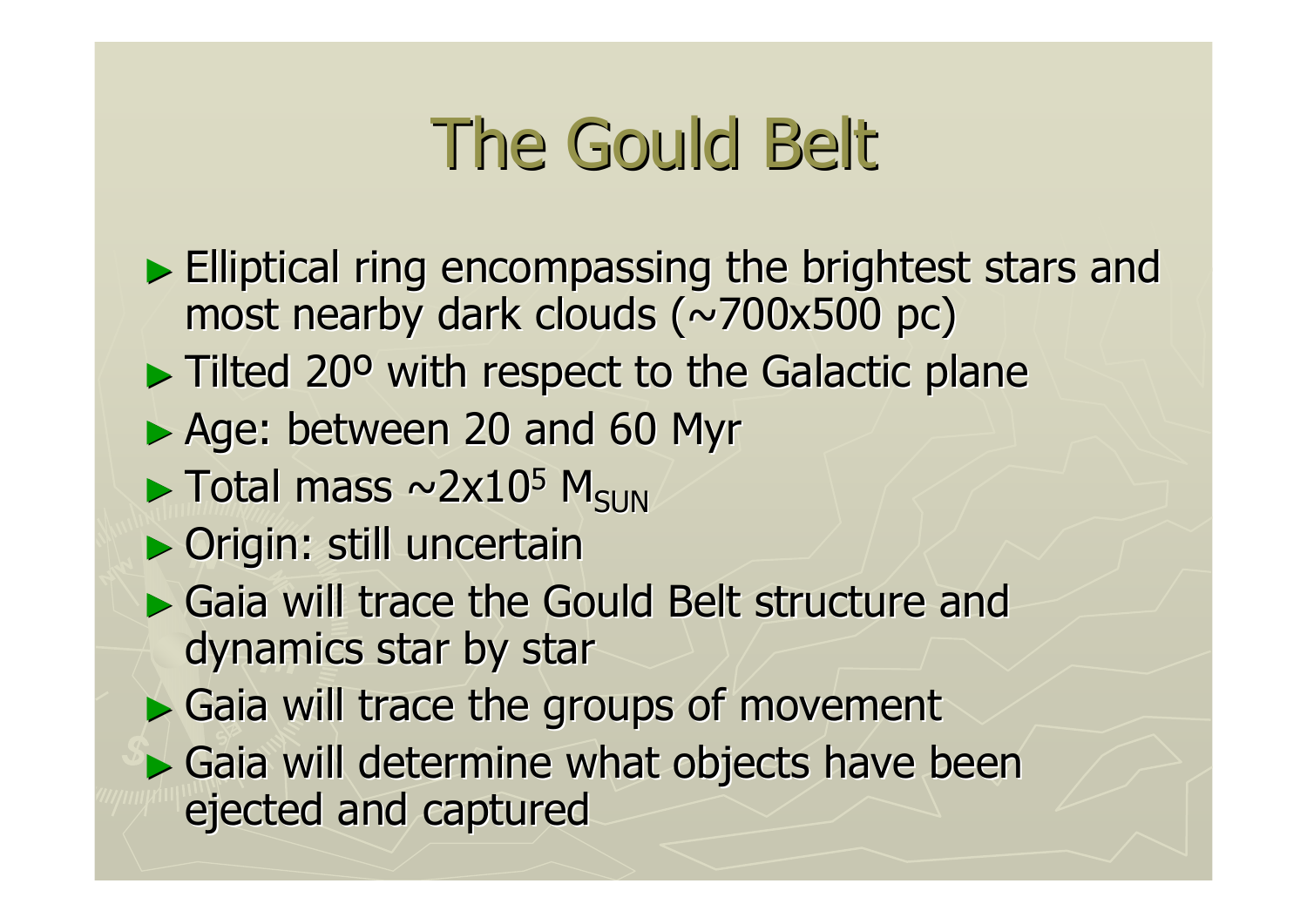# The Gould Belt

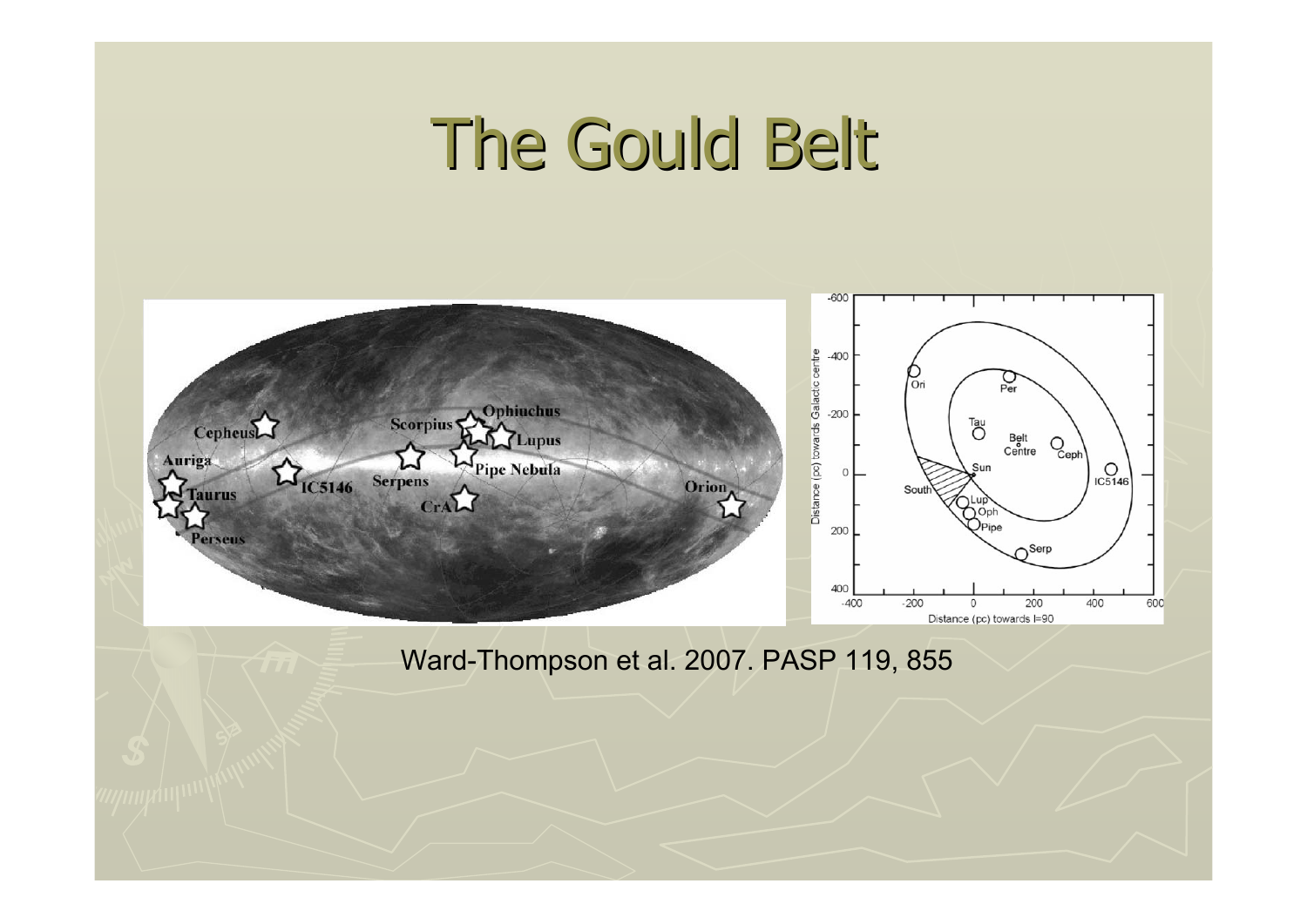# The Gould Belt: star formation

 $\blacktriangleright$  Recent star formation (~1Myr) in many regions  $\blacktriangleright$  Low and intermediate mass stars  $\triangleright$  Close to us: 140-500 pc  $\rightarrow$  ideal for Gaia ► Ideal to develop stellar evolutionary models  $\blacktriangleright$  Tracks:  $T_{\text{eff}}$  and  $R_{\star}$  as a function of time and  $M_{\star}$  $\blacksquare$  Significant dependence of the metallicity **Isochrones vs empirical calibrators (e.g. LiI)**  $\triangleright$  The role of accretion rate (d*M*/d*t*) is still unclear ■ How does it evolve with time, mass, metallicity, ...?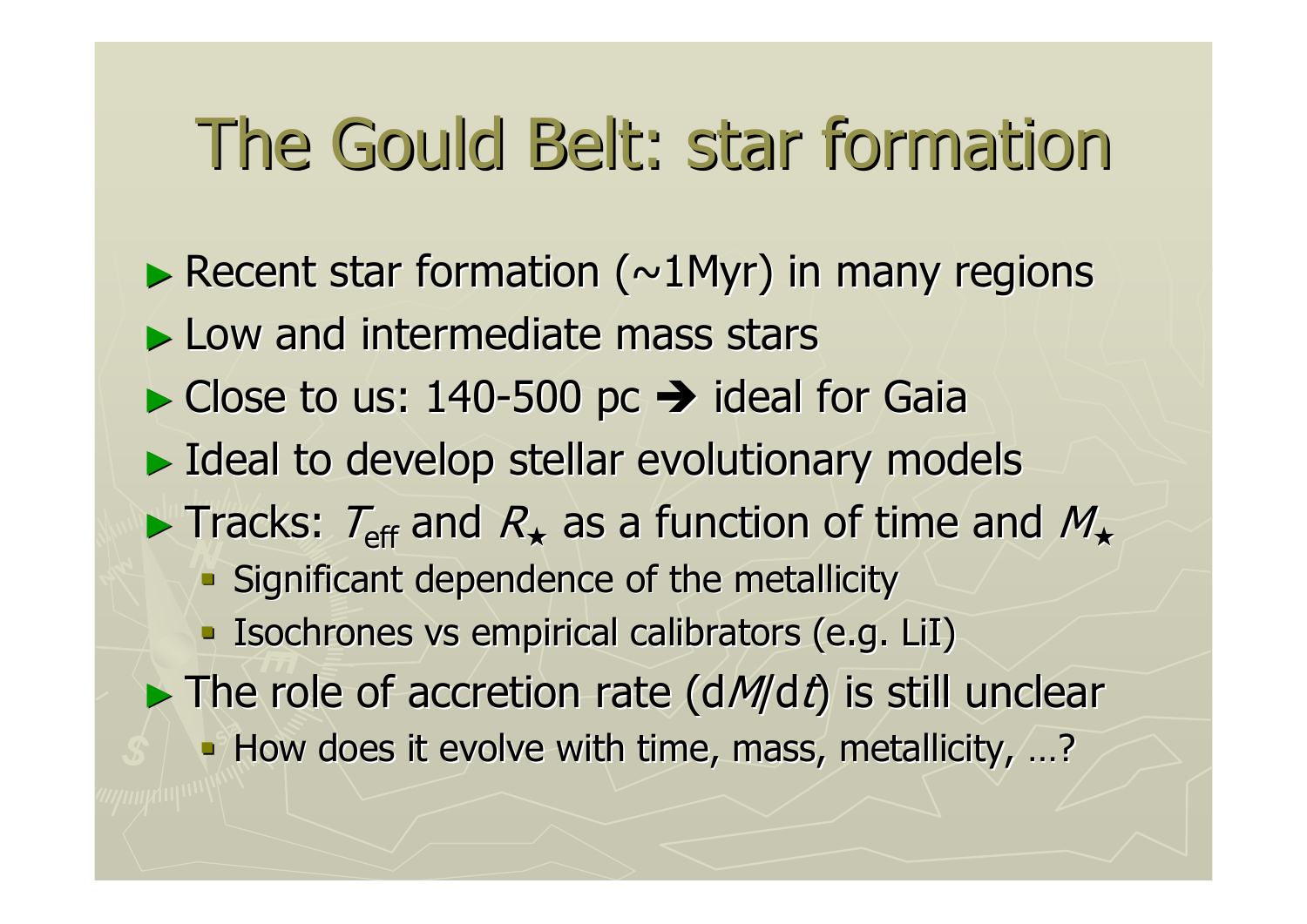

Montesinos et al. 2009. A&A 495, 901

Little knowledge near the ZAMS. PMS or post-MS? Gaia will provide accurate radii  $\rightarrow$  degeneracy broken?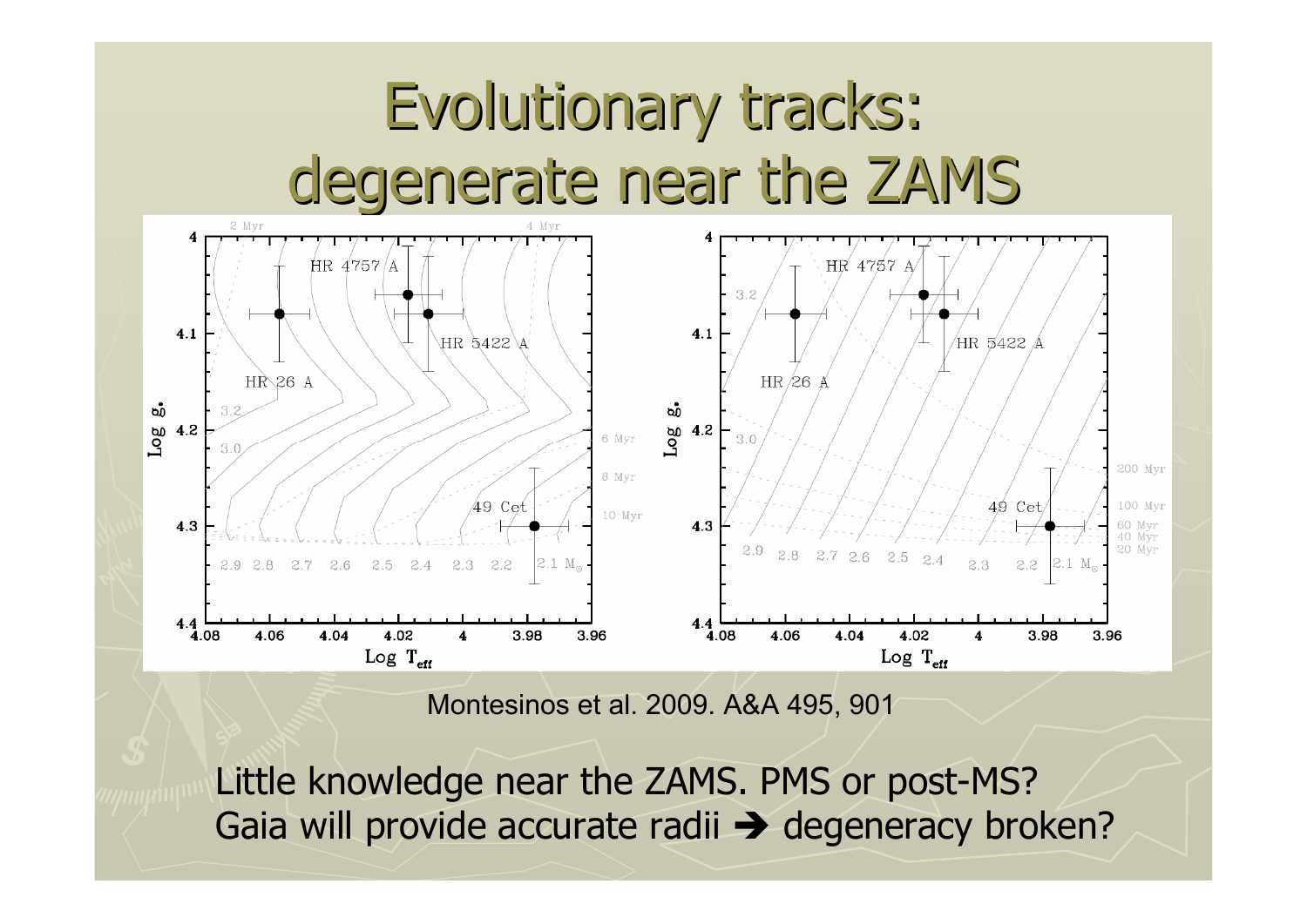### Evolutionary tracks: influence of the metallicity metallicity

•Precise metallicities required to effectively break degeneracies near the ZAMS

•Gaia will not provide them for intermediate mass stars (too high rotation velocity)

•**Require high resolution spectroscopy**

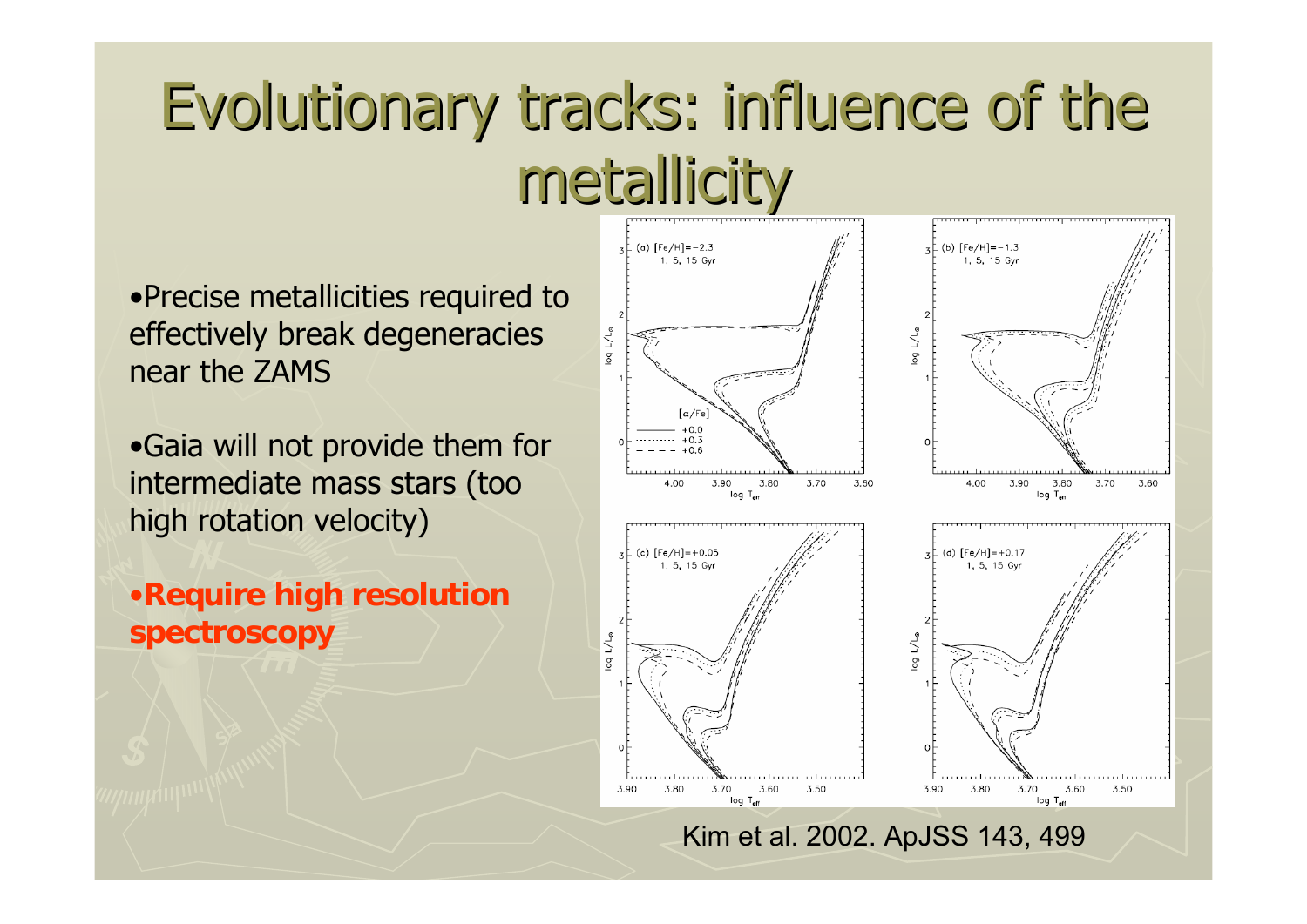#### Accretion rate: veiling

 $\blacktriangleright$  Material is accreted from the disc during PMS phase  $\blacktriangleright$  Large amounts of energy released during the shock  $\blacktriangleright$  Veiling in  $U$  and  $B$  bands  $\triangleright$   $\Delta(U-B)$  + models  $\rightarrow$ dM/dt  $\blacktriangleright$  Models fail for large  $\mathcal{T}_{\text{eff}}$  $\triangleright$  Gaia will measure  $\Delta(U-B)$ 



Mendigutía et al. 2011. A&A 535, 99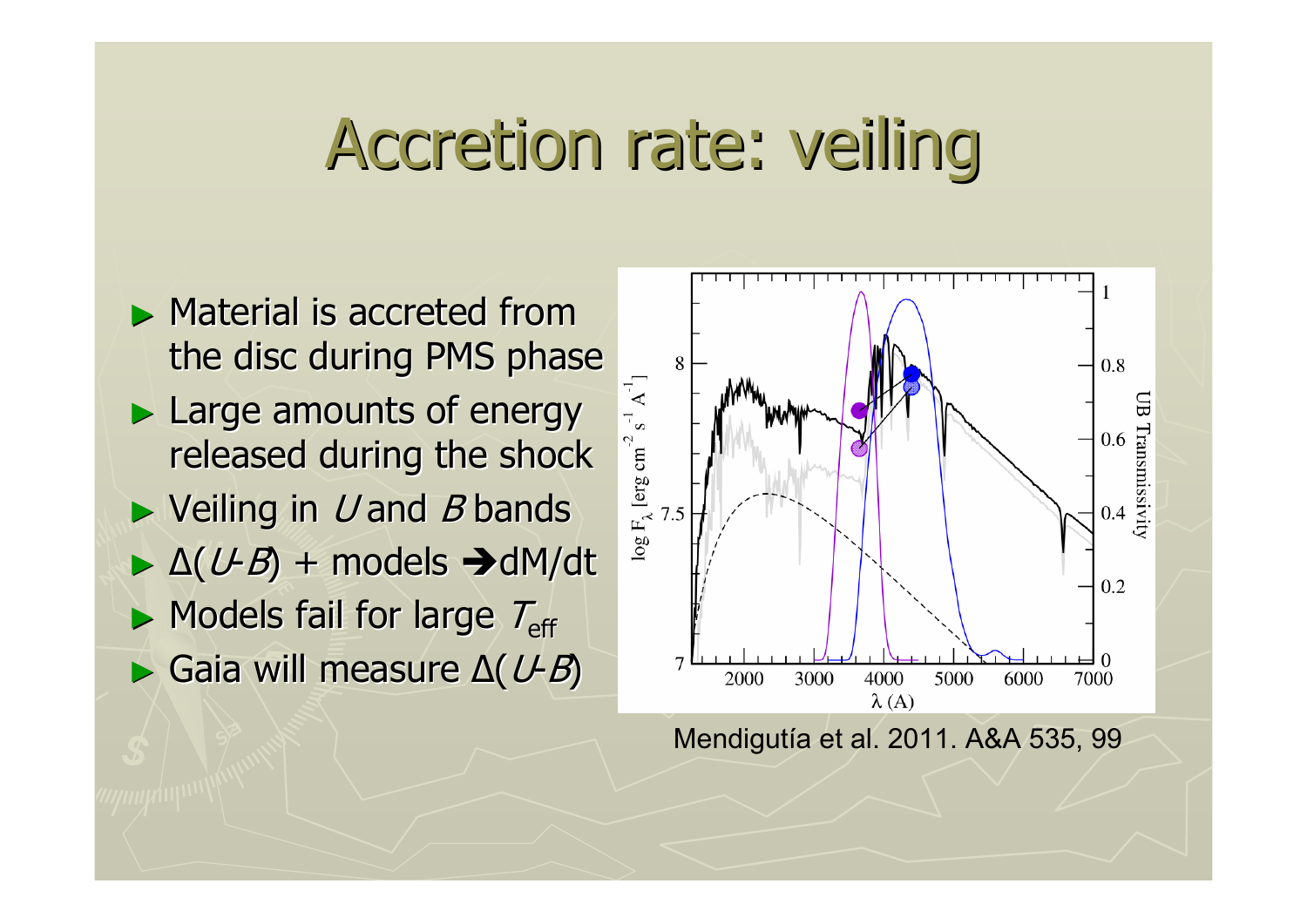### Accretion rate: line luminosities

- $\triangleright$  Secondary tracers. cross-calibration with  $\Delta( U-B)$
- $\triangleright$  Validation and extension  $\Delta(U-B)$  laws to higher masses
- ► Require simultaneous visible and NIR spectrophotometry

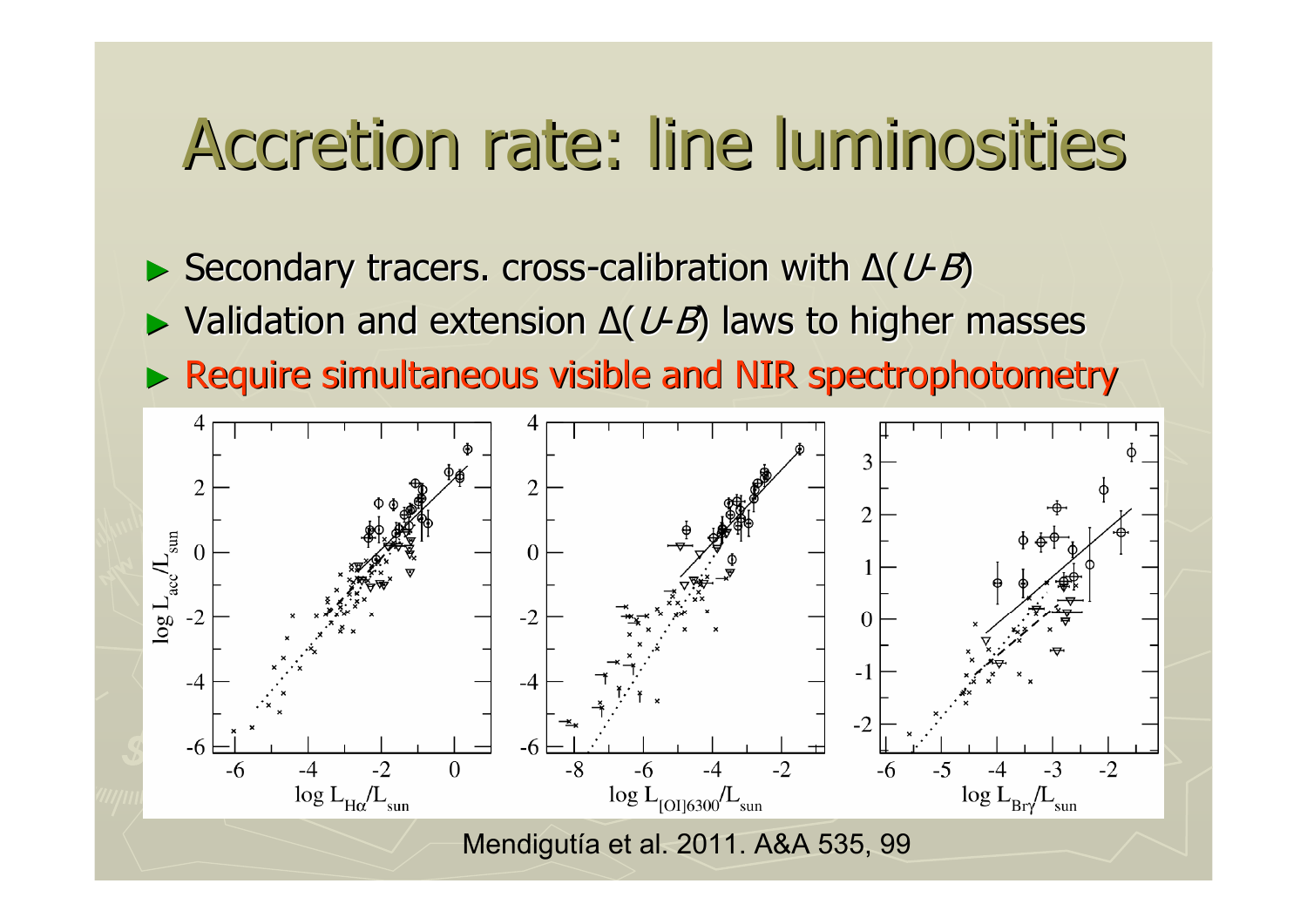### The Gould Belt: dynamics

► Gaia performance: bright stars (G~15) @ 300 pc

**Parallaxes Δπ ~24 μas**  $\rightarrow$  **2.2 pc** 

- Proper motions  $\Delta \mu \sim 13$  µas/yr  $\rightarrow 19$  m/s
- Radial velocity ~3km/s
- Young objects ( $\sim$ 1 Myr): M ≥ 0.25 M<sub>sun</sub>
- ► Gaia performance: faint stars (G~20) @ 300 pc
	- **Parallaxes Δπ ~290 μas**  $\rightarrow$  **26 pc**
	- Proper motions  $\Delta \mu \sim 150$  μas/yr  $\rightarrow$  210 m/s
	- **-** Radial velocity: no
	- **Young objects (~1 Myr): M ≥ 12 M**<sub>Jupiter</sub>
- $\triangleright$  Detailed dynamics  $\rightarrow$  high precision radial velocities
- ► Require high resolution spectroscopy

http://www.rssd.esa.int/index.php?project=GAIA&page=Science\_Performance